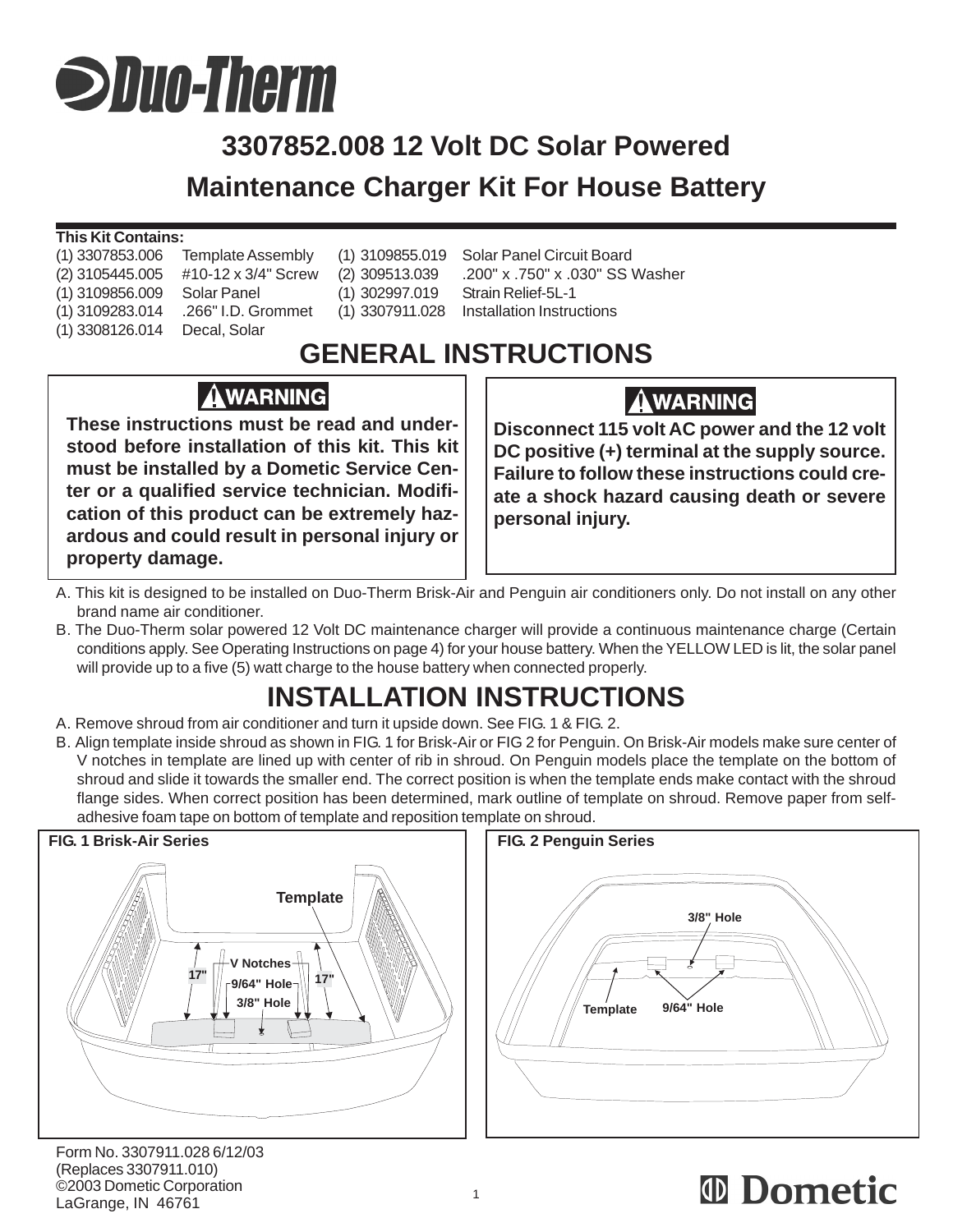### **SDuo-Therm**

- C. Using the template as a guide, drill three (3) holes in shroud. See FIG. 1 & 2 for hole location and size.
- D. Turn shroud right side up. Align holes in solar panel with holes drilled in shroud. Attach solar panel to template using two (2) #10 Screws and Washers. See FIG. 3. Tighten screws to 10 inch pounds. Do not over tighten.
- E. Insert rubber grommet into middle hole. See FIG. 3.
- F. Route solar panel black cable through grommet in shroud. See FIG. 3.
- G. Situate shroud over air conditioner in a way that will allow the solar panel black cable to be threaded through hole in evaporator cover up to the white band around cable. See FIG. 4A & 4B. Secure cable at this point using the strain relief supplied. **Note:** Hole in evaporator cover may be hidden behind insulation.



H. Reinstall shroud.

**Note:** For 3308120.0XX Genesis Air Filtration System go to step J1.

I. Connect the red & black wires from the charge indicator circuit board to the red & black wires from the solar panel. Connect the red fuse wire & black/white wire from the charge indicator board to the 12 Volt DC power going to the control box or 12Volt DC power wires. Remove the air filter to access wires. See FIG. 5. On some models it may be necessary to remove the inside ADB or Return Air Cover Assembly, to access the wiring .

**Important: The 12 Volt DC must be sourced from the battery side of converter. 12 Volt DC (Customer Supplied) is required for each air conditioner equipped with a solar panel that is not connected to the control box.**

- J. Using the double sided stick tape attach the charge indicator circuit board in a position that allows the LED to be viewed through the filter grill or use one of the following methods:
	- 1. On ducted installations with 3105007.0XX & 3105935.0XX return air cover, use a # 10 screw (not supplied) to mount the charge indicator circuit board to the ceiling template as shown in FIG. 6. On 3308120.0XX return air cover remove the grill assembly. Remove the return air cover and snap the charge indicator board in the bracket on the front of the cover. See FIG. 8. Route wires around end of board, through wire holder and hole in cover. Do not route wires over board. Connect to the appropriate wires. See FIG. 5. Reinstall return air cover.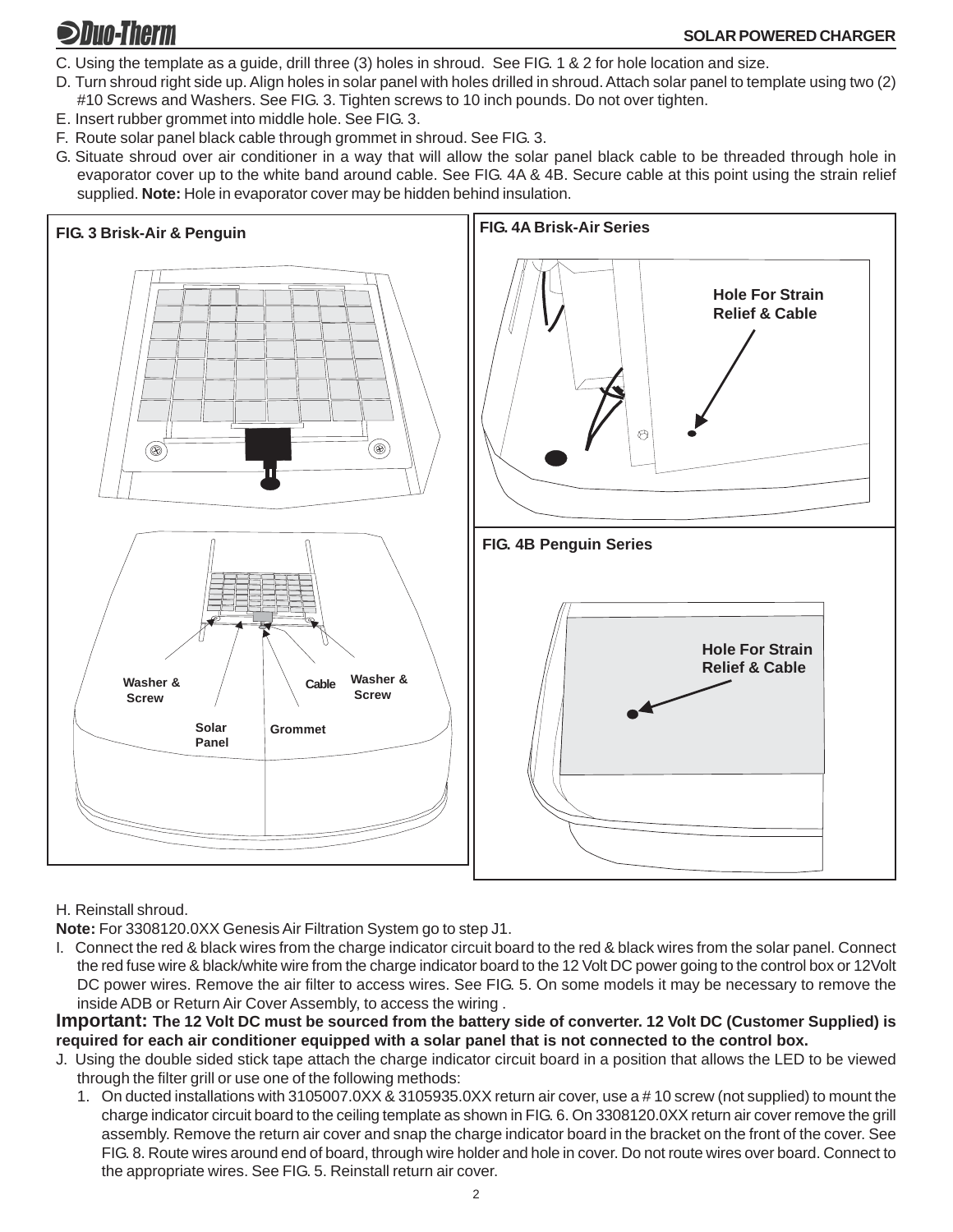**Shun-Therm** 

- 2. On Air Distribution Box installations, use one Air Distribution Box Mounting Screw and mount the charge indicator circuit board as shown in FIG. 7A for Brisk-Air models or FIG. 7B for Penguin models. (Remove Filters For Access.)
- 3. 3308120.0XX Genesis Air Filtration System Only. Remove decal from front of grill and replace it with one in kit. Install grill in cover.



**SOLAR POWERED CHARGER FIG. 7A Brisk Air Air Distribution Box Slide the charge indicator board inside the mounting tower and match up the hole in board with the hole in tower. Use supplied**

> **Air Box Mounting Screw**



**Charge Indicator Board**

Ŋ

**Air Distribution Box Mounting screw to hold in**

**place.**

**3308120.0XX Genesis Air Filtration System Penguin & Brisk Air Charge Indicator Board FIG. 8 3 Amp Fuse Return Air** Cover **Route Wires Around End Of Board, Through Wire Holder And Hole In Cover**